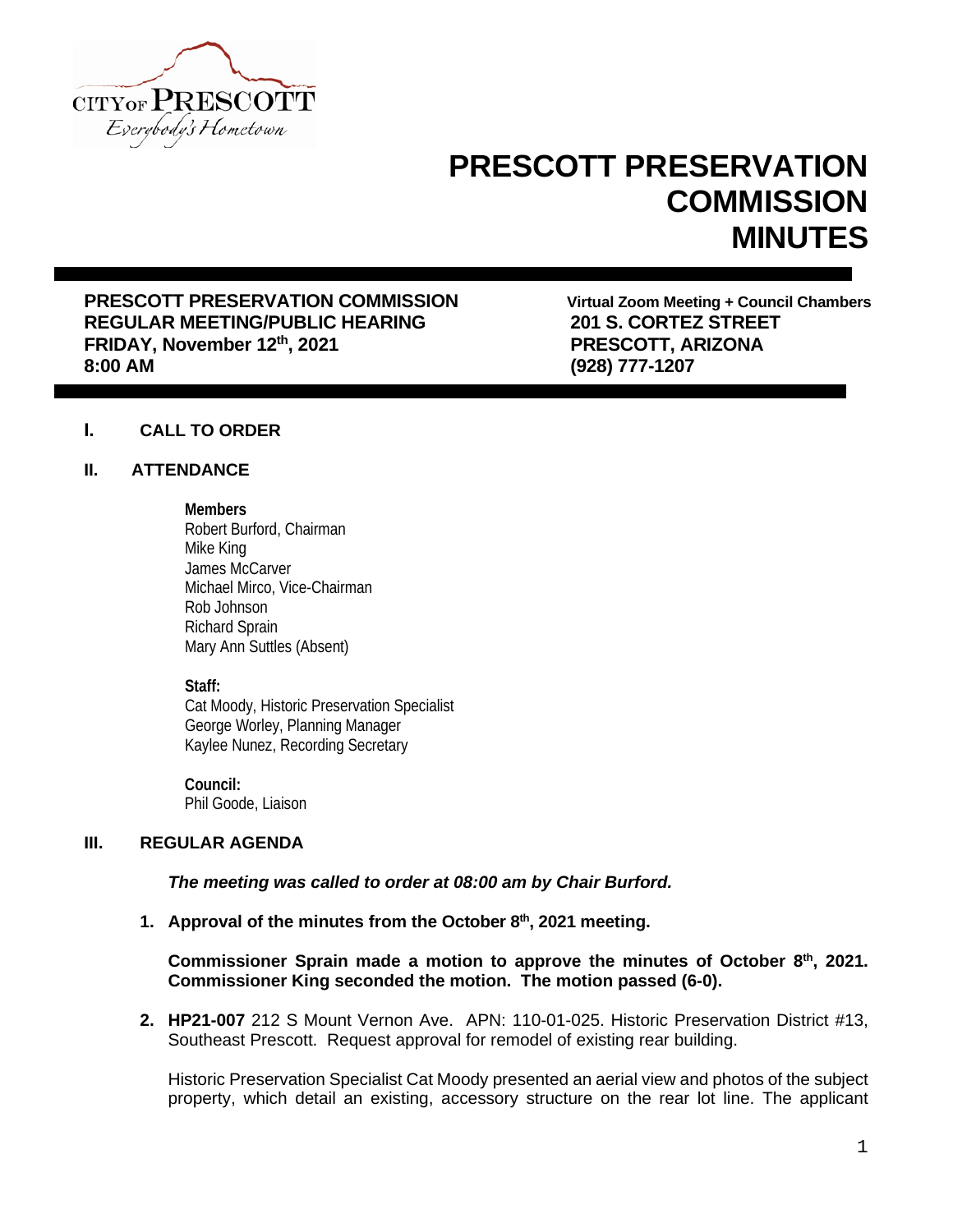proposes to remove the "barn building" from the north side of this structure, to relocate the gas meter to allow for access to the (northern) parking area, to relocate the entry to the north side, remove the existing exterior door from the east side and to remodel the interior to be a one bedroom guest quarters that meets current building code.

Commissioner McCarver asked whether the current space is livable, owner Robert Seals answered that it is currently an open stall but is wired and plumbed so that it can be converted to livable He explained that their desire is to have this be a guest unit for family members.

Chairman Burford asked about parking requirements, Planning Manager George Worley answered that there would be (1) additional parking space required for the guest unit, which will be satisfied.

Applicant and owner Robert Seals added that he hopes to start this project in the next three to six months.

Commissioner McCarver asked about height restrictions. Ms. Moody answered that the applicant is not changing the height of the building and is well below the maximum. Commissioner McCarver also asked if the proposed changes to the structure would be compatible with the surroundings, Ms. Moody answered that they would.

#### **Commissioner Sprain made a motion to approve HP21-007. Commissioner Johnson seconded the motion. The motion passed (6-0).**

**3. HP21-006** 212 W Gurley St. APN: 113-15-093C. Historic Preservation District #1, Courthouse Plaza. Request approval for signage for a new business, True North Nutrition

Historic Preservation Specialist Cat Moody presented a brief history of the subject building, called the Wilson Block Building, it was originally a building with a full brick façade constructed in the early 20<sup>th</sup> century. The brick was covered at some point in the 1930s, was wrapped in metal in the 1960s, the metal was then removed and the stucco retreated in the 1990s. She stated that the building still maintains its original form and architecture and, as such, remains on the National Historic register.

Ms. Moody also stated that the applicant has already refaced the wall mounted sign, so this is an after-the-fact approval for that element. The additional sign, to be placed under the awning, has not been installed yet.

Applicant and owner of True North Nutrition, Ben Filer, resident of Phoenix, AZ explained that he is a previous resident of Prescott. He has been in the area for almost 40 years. He made a dramatic lifestyle change a couple years ago that included starting a healthy smoothie shop in Scottsdale, called the Nutrition Spot. It has been a success. He seeks to bring the same concept to Prescott, which he believes is a unique product and service. Mr. Filer also expressed that he wants to keep within the theme of the building with his signage.

Commissioner Mirco asked whether this was a franchise. Mr. Filer answered that it is not, although he distributes and will sell Herbalife products.

Commissioner McCarver asked whether there would be a dining area included, Mr. Filer answered that there would but the maximum occupant load of the business would be 20-21. Mr. McCarver asked whether there was potential to expand seating outside. Mr. Worley